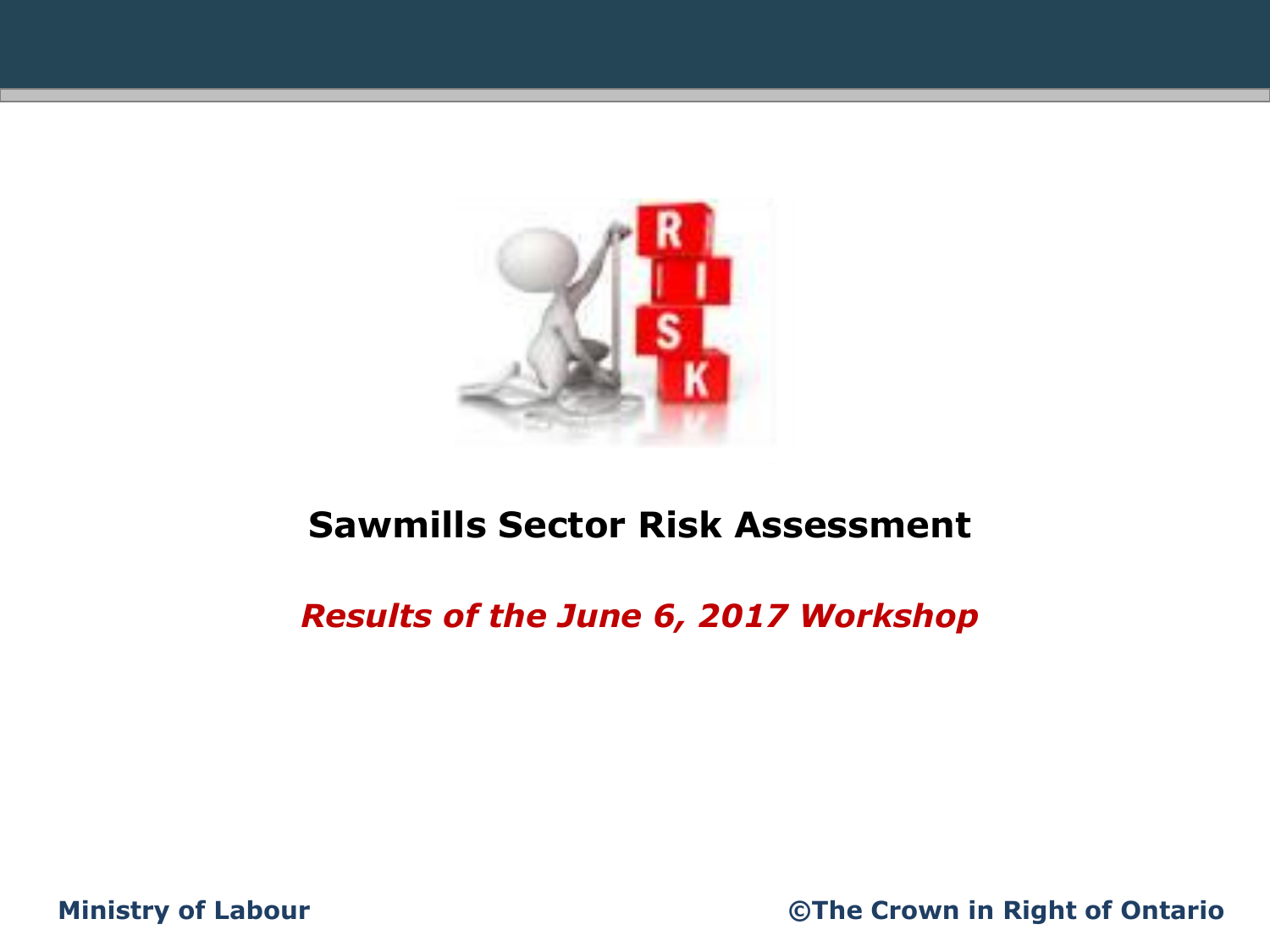# **Table of Contents**

- **1. Risk Assessment Project:** Introduction
- **2. Risk Assessment Project:** The Subject of Inquiry
- **3. Risk Assessment Workshop:** Process
- **4. Risk Assessment Workshop:** Subject Matter Experts
- **5. Risk Assessment Workshop:** Event Categories
- **6. Risk Assessment Workshop Results:** Worker + Employer
- **7. Worker vs. (Workshop Results):** Comparison of their Top 10 Risks
- **8. Employer vs. (Workshop Results):** Comparison of their Top 10 Risks
- **9. Appendix :** Project Contacts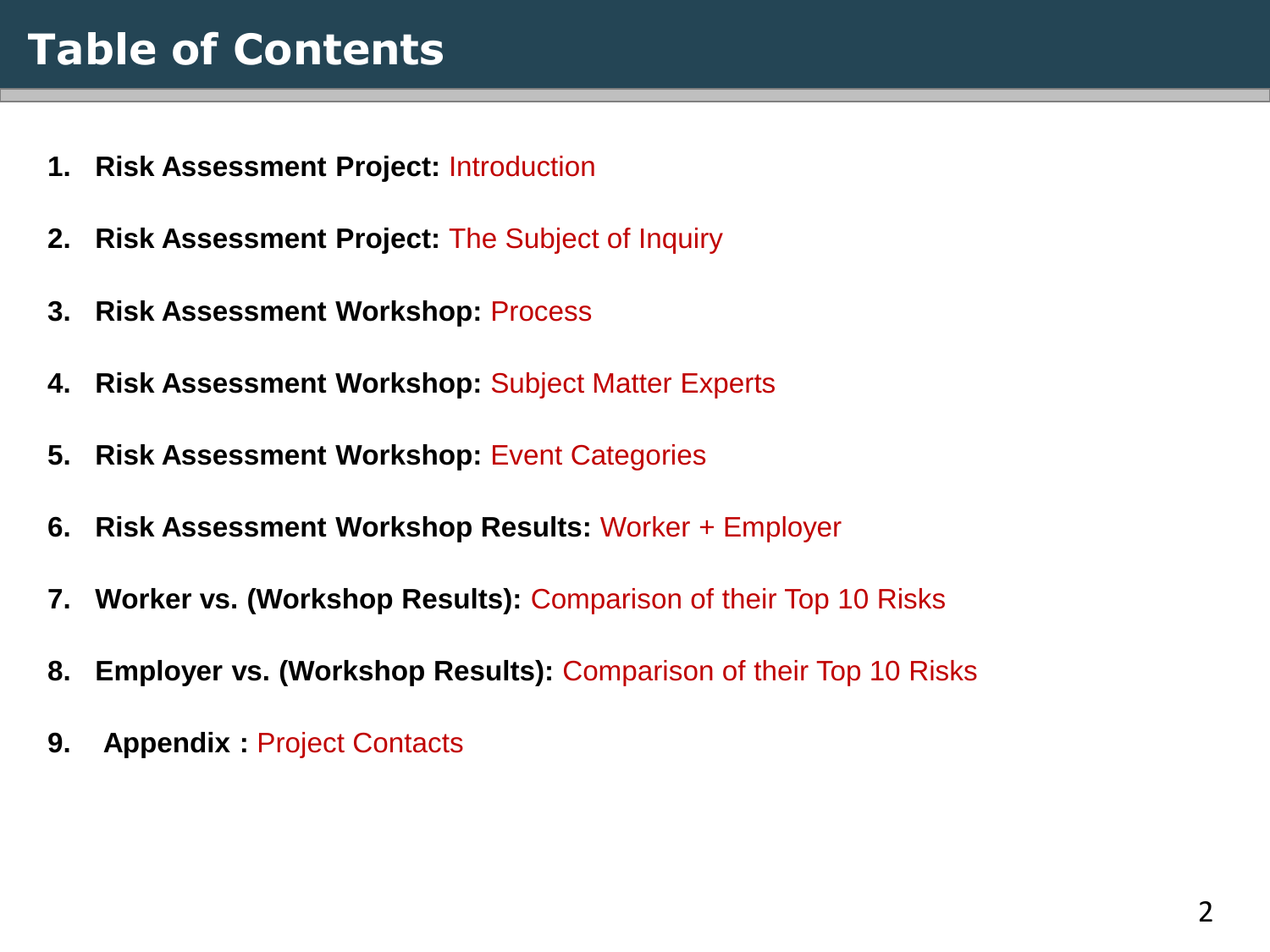## **Risk Assessment Project:** Introduction

- **The Ministry of Labour (MOL) launched in 2013, a project to put in place an integrated risk management methodology:**
	- To identify risks to worker health and safety and to work with employers and workers on reducing those risks
	- To provide more information to employers and to workers and their representatives about risks at the **SECTOR** level
- **Harness collective wisdom across the sector in a bipartite process to focus the industry, workers and their representatives, Health & Safety Agencies (HSAs), and the regulator on the highest risks to health and safety**
- **This approach draws on industry, worker, HSA, and ministry knowledge of risk and recognizes that one-size does not fit all**
- **The approach developed for this project draws on the empirical insights of risk management, and operations research/ decision science**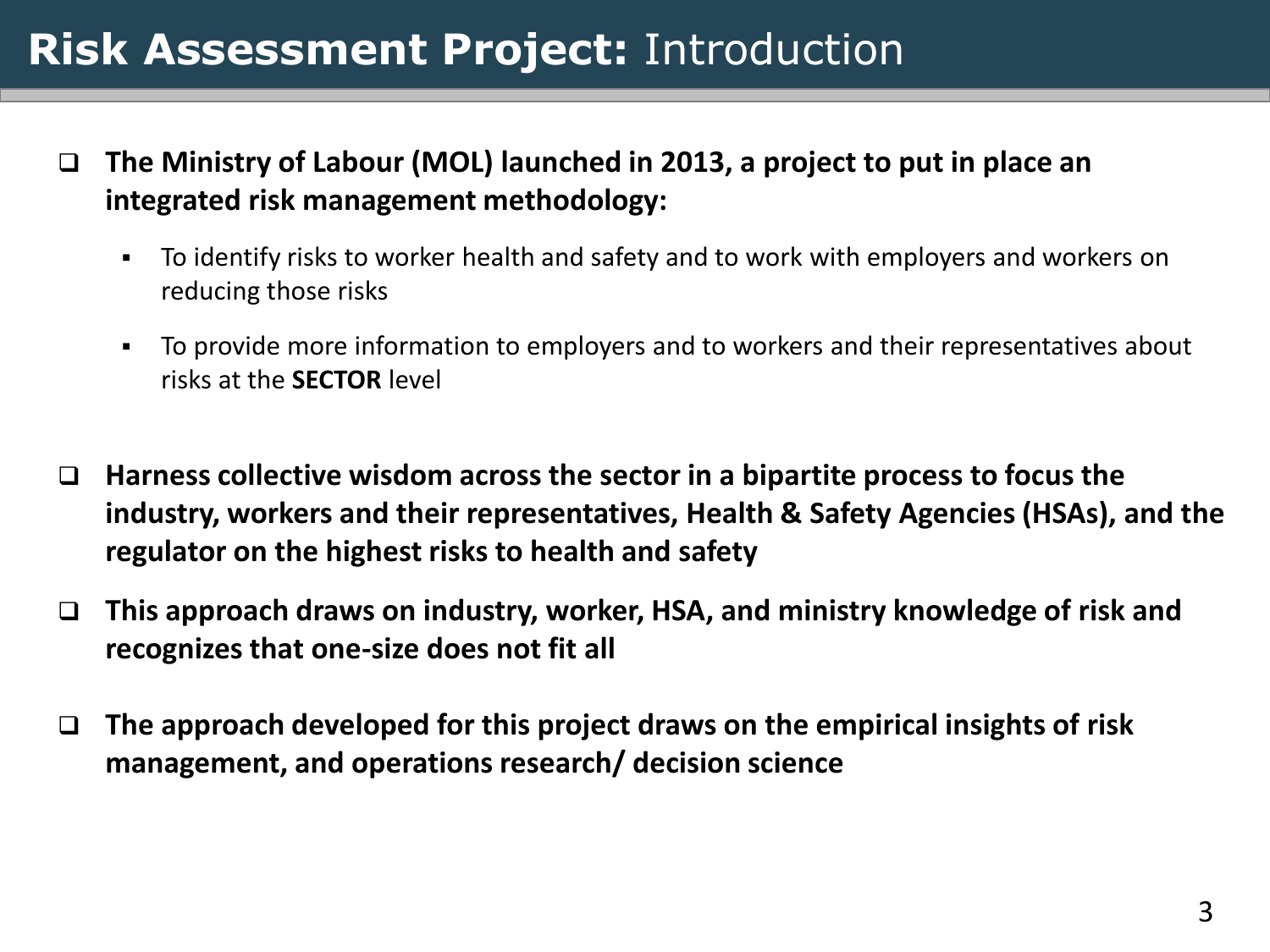# **Risk Assessment Project:** The Subject Of Inquiry

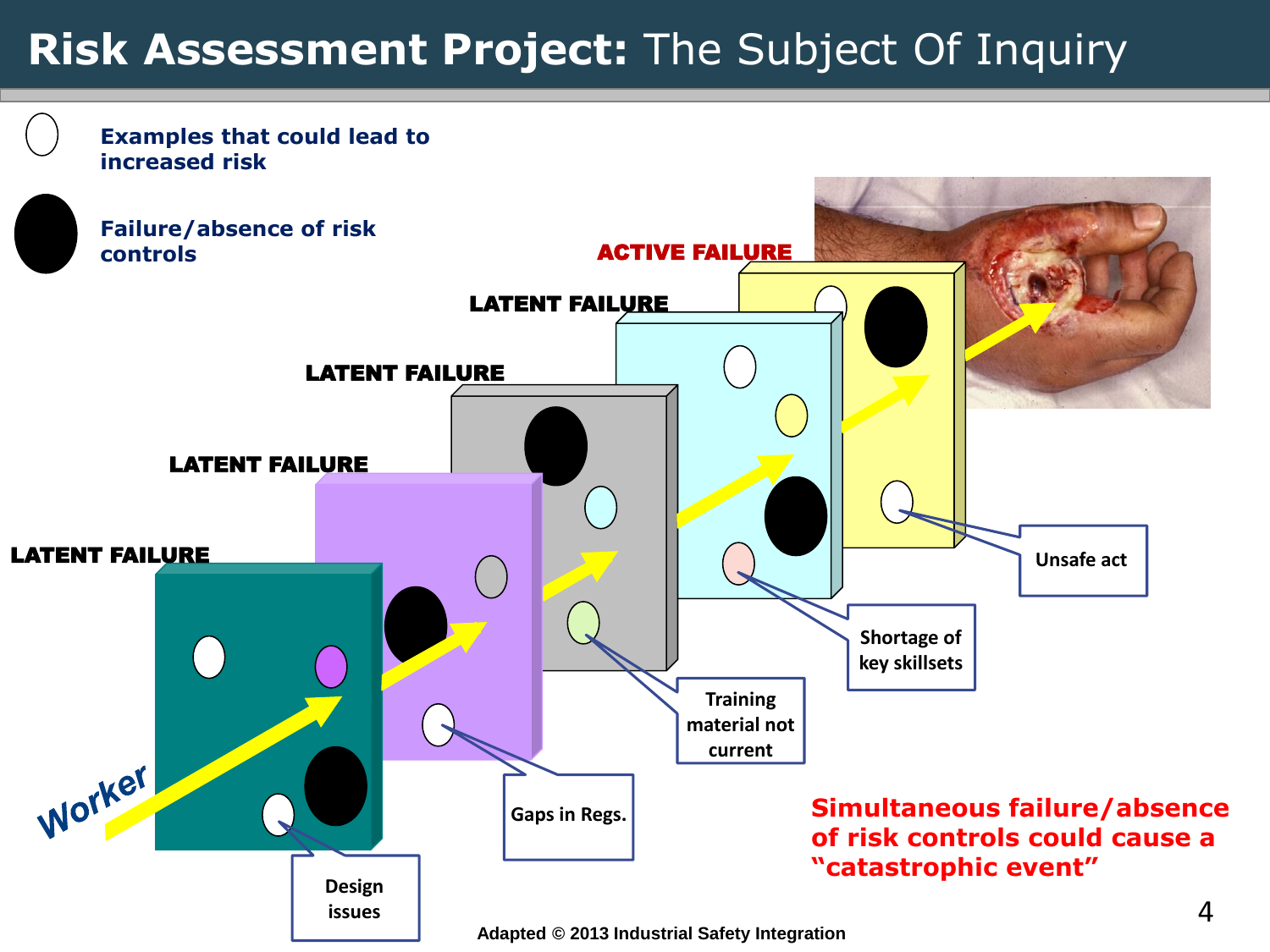



### **Workshop is face-to-face. No teleconferencing.**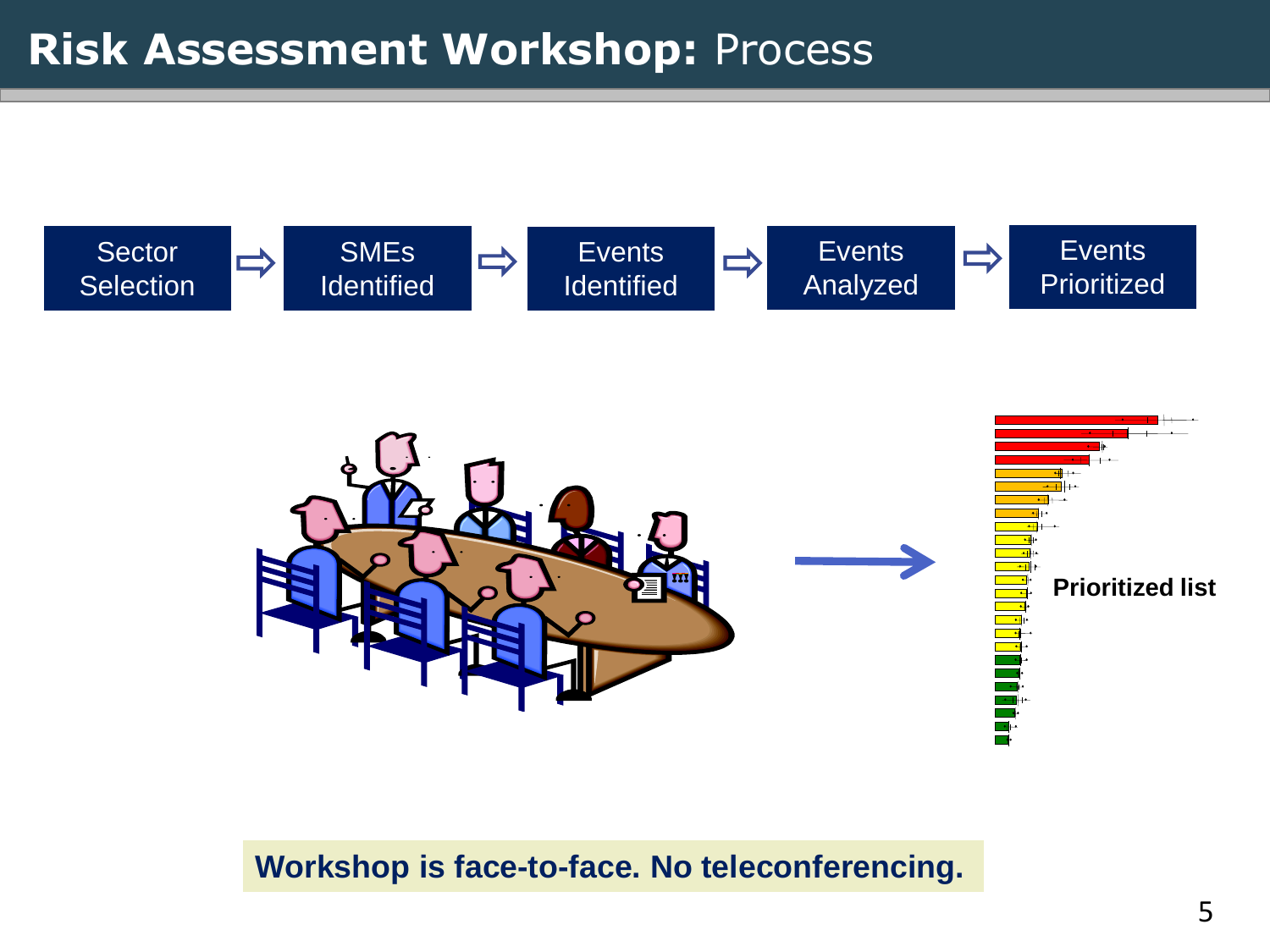### **Workshop process was open, transparent, and collaborative:**

- Ensured that any perspective or viewpoint was heard
- Each response received was respected and not freely edited
- Final list shared with workshop participants before the workshop

### **Finding acceptable solutions that all members can support:**

- Only Worker and Employer participants voted, not MOL or WSN
- Process was NOT about consensus, although the results demonstrate a significant degree of convergence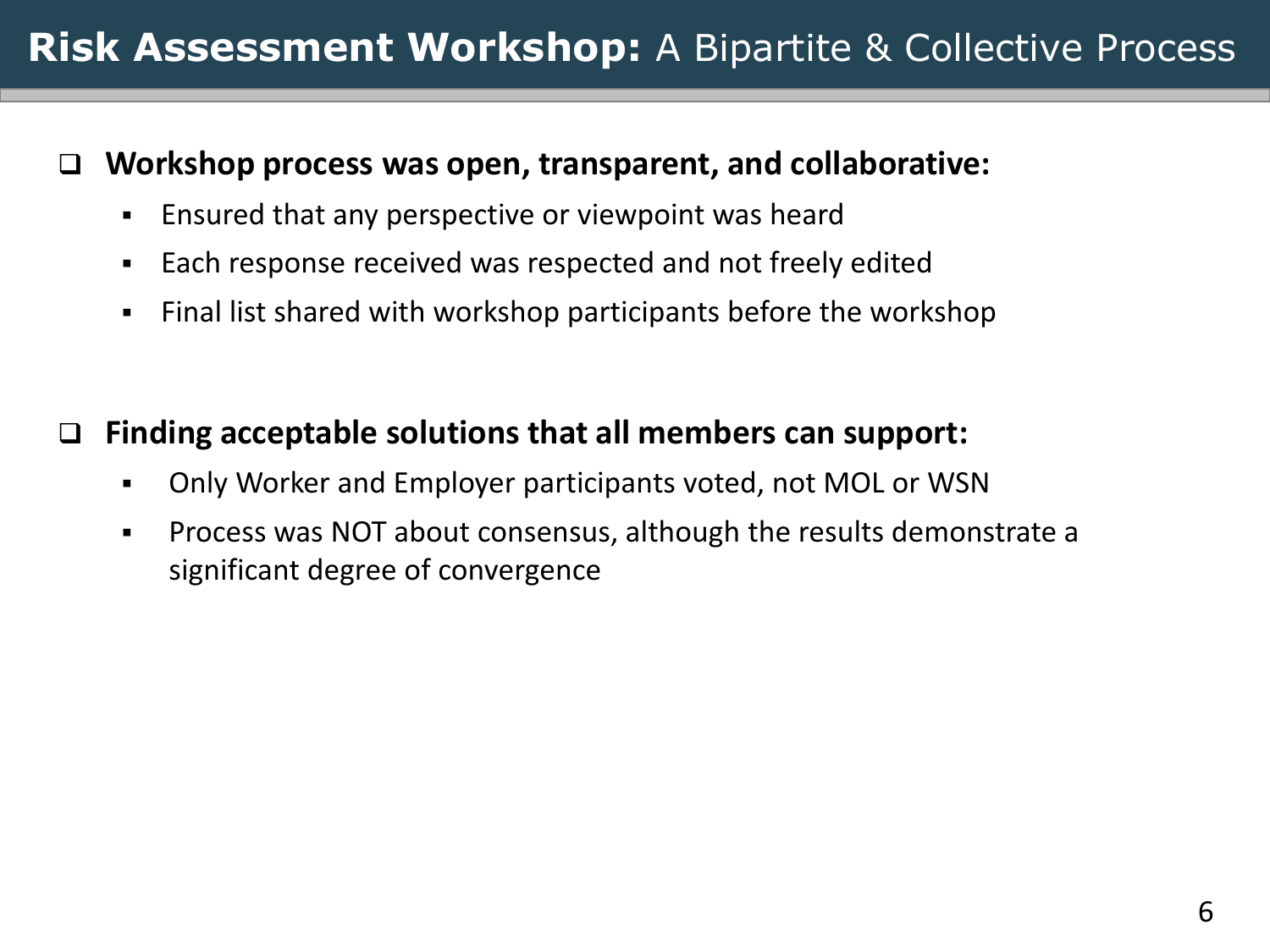### **Subject Matter Experts:** Workshop

| #              | <b>Name</b>     | <b>Company/Representation</b>                         |  |  |  |
|----------------|-----------------|-------------------------------------------------------|--|--|--|
| $\mathbf{1}$   | André Bouchard* | <b>Tembec Sawmill</b>                                 |  |  |  |
| $\overline{2}$ | Jocelyn Lagace* | <b>FACOM Sawmill</b>                                  |  |  |  |
| 3              | Scott Manford*  | <b>Resolute Forest Products</b>                       |  |  |  |
| 4              | Cameron McRae*  | <b>McRae Lumber Company</b>                           |  |  |  |
| 5              | Michel Charron* | <b>USW Local 1-2010</b><br>(Tembec Sawmill)           |  |  |  |
| 6              | Lisa Bouillon*  | <b>UNIFOR Local 31-X</b><br>(EACOM Sawmill)           |  |  |  |
| 7              | Keith Caldwell* | <b>USW Local 1-2010</b><br>(Resolute Forest Products) |  |  |  |
| 8              | Andy Aleck*     | Non-Union<br>(McRae Lumber)                           |  |  |  |
| 9              | John Bell       | <b>EACOM Sawmill</b>                                  |  |  |  |
| 10             | Tom Welton      | <b>Workplace Safety North</b>                         |  |  |  |
| 11             | Chris Serratore | <b>Workplace Safety North</b>                         |  |  |  |

| #                 | <b>Name</b>     | Company/Representation |
|-------------------|-----------------|------------------------|
| $12 \overline{ }$ | Allen Armstrong | Ministry of Labour     |
| 13                | Bernie Souliere | Ministry of Labour     |

| #  | <b>Name</b>                                                      | Company/Representation                       |  |  |
|----|------------------------------------------------------------------|----------------------------------------------|--|--|
| 14 | Ministry of Labour<br>Christine Bibby<br>(Workshop Tech Support) |                                              |  |  |
| 15 | Sujoy Dey                                                        | Ministry of Labour<br>(Workshop Facilitator) |  |  |



**Employer representation**

**Worker representation**

#### \* Voting Participant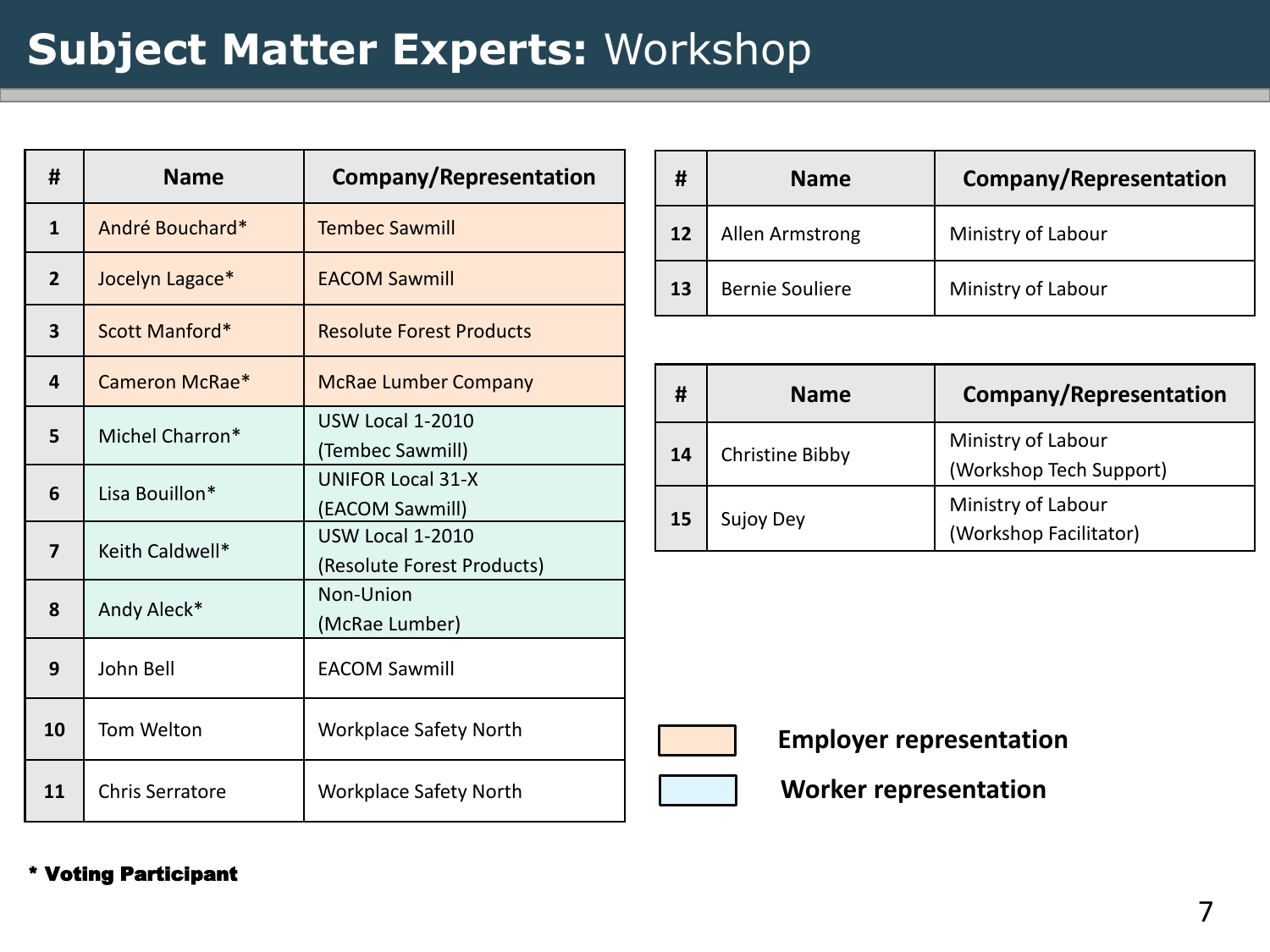## **Risk Assessment Workshop:** Event Categories

- **1. Age**
- **2. Electrical**
- **3. Fatigue**
- **4. Fire**
- **5. Guarding**
- **6. IRS**
- **7. Lifting Equipment**
- **8. Lockout**
- **9. Maintenance**
- **10. Mobile Equipment**
- **11. MSD**
- **12. Occupational Illness**
- **13. PPE**
- **14. Psychosocial**
- **15. Slips, Trips and Falls**
- **16. Stockpiles**
- **17. Struck By**
- **18. Substance Abuse**
- **19. Training**
- **20. Ventilation**
- **21. Working Alone**
- **22. Working from Heights**

### **\* This list is not in any order of priority**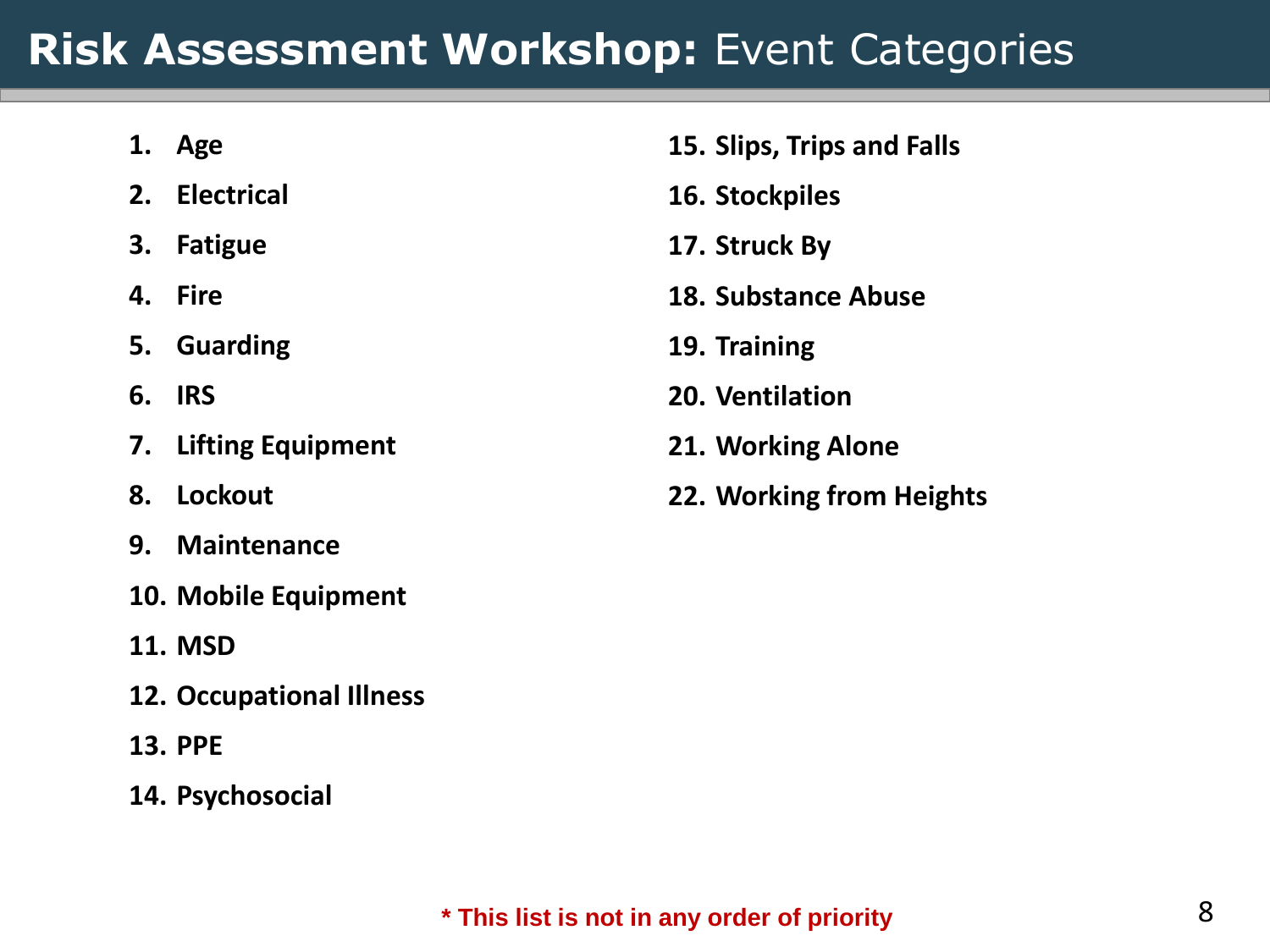### **Sawmills Sector:** Heat Map





| <b>Consequence</b> |  |
|--------------------|--|
|--------------------|--|

| <b>LIKELIHOOD</b>                      | <b>DESCRIPTION</b>                                                                                                 | CO |
|----------------------------------------|--------------------------------------------------------------------------------------------------------------------|----|
| <b>Almost</b><br><b>Certain</b><br>[5] | Unwanted event is almost certain to happen in the next year<br>[or 90% or greater chance of occurrence]            |    |
| <b>Very Likely</b><br>[4]              | High probability for unwanted event to occur in the next year<br>[or between 50%-90% chance of occurrence]         |    |
| Likely<br>[3]                          | It is possible for unwanted event to occur in the next year<br>[or between 20%-50% chance of occurrence]           |    |
| Unlikely<br>$\lceil 2 \rceil$          | Low probability for unwanted event to occur in the next year<br>[or between 5%-20% chance of occurrence]           |    |
| Rare<br>[1]                            | Very low probability for unwanted event to occur in the next<br><b>year</b> for less than 5% chance of occurrence] |    |

| <b>CONSEQUENCE</b> | <b>DESCRIPTION</b>                                      |
|--------------------|---------------------------------------------------------|
| <b>Extreme</b>     | <b>Fatality or Permanent Disability</b>                 |
| [5]                | [or extreme impact/importance]                          |
| <b>Major</b>       | Serious Event/ Critical Injury or Critical Illness      |
| [4]                | for major impact/importancel                            |
| <b>Moderate</b>    | <b>Temporary Disability (Lost Time): Injury/Illness</b> |
| [3]                | [or moderate impact/importance]                         |
| <b>Minor</b>       | <b>First Aid Treatment (No Lost Time)</b>               |
| $\lceil 2 \rceil$  | [or minor impact/importance]                            |
| Low                | No injury or Illness                                    |
| $\lceil 1 \rceil$  | [or negligible impact/importance]                       |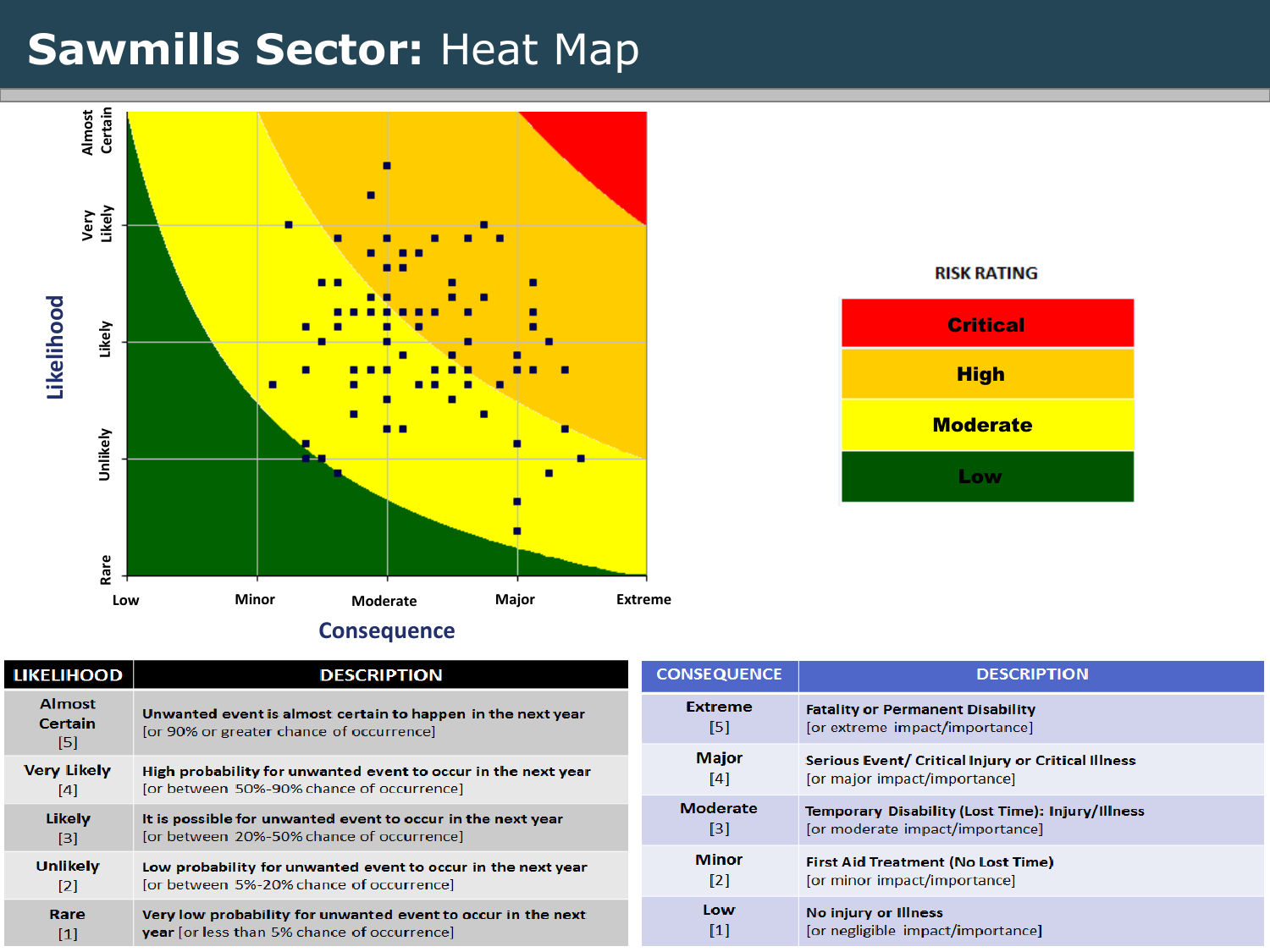# **Top 10 Risks (Workshop Results)**

### **These are the top 10 risks out of a total of 80 identified events**

| <b>Risk</b><br><b>Rank</b> | Category                              | Event (Situation or Condition) that could result in Injury or Illness<br><b>OR</b><br>What could keep you up at night?                    | L |                             | $\mathbf C$      |      | <b>Risk</b> |
|----------------------------|---------------------------------------|-------------------------------------------------------------------------------------------------------------------------------------------|---|-----------------------------|------------------|------|-------------|
|                            |                                       |                                                                                                                                           |   | sd-L                        | C                | sd-C |             |
| 1                          | Substance Abuse                       | Under the influence of Drugs and Alcohol in the workplace                                                                                 |   | 3.88 0.64                   | 3.88             | 0.64 | 15.02       |
| 2                          | <b>Training</b>                       | <b>Employees taking shortcuts</b>                                                                                                         |   | $4.00$   0.76   3.75   0.71 |                  |      | 15.00       |
| 3                          | lLockout                              | Not properly locked out/improper equipment isolation                                                                                      |   | 3.50   0.53                 | $4.13 \mid 0.64$ |      | 14.44       |
| 4                          | Age                                   | New/young workers<br>$3.88$   0.64   3.63   0.74                                                                                          |   |                             |                  |      | 14.05       |
| 5                          | Psychosocial                          | Lack of focus/Distraction of employees when performing their duties                                                                       |   | $3.88$   0.64   3.63   0.74 |                  |      | 14.05       |
| 6                          | Slips, Trips, and<br>Falls            | Slips, trips and falls<br>4.50 $\mid$ 0.53<br>3.00   0.53                                                                                 |   |                             |                  |      | 13.50       |
| 7                          | Occupational<br>lllness               | Loss of hearing/ringing in ears                                                                                                           |   | 3.25   0.71                 | 4.13 0.83        |      | 13.41       |
| 8                          | Psychosocial                          | 3.38 0.52<br>$3.88$   1.13  <br><b>Stress</b>                                                                                             |   |                             |                  |      | 13.08       |
| 9                          | <b>Working from</b><br><b>Heights</b> | Absence of engineered anchor points for every application (Often anchor points must be<br>3.13   0.35  <br> 4.13 <br>0.64<br> improvised) |   |                             |                  |      | 12.89       |
| 10                         | Lockout                               | Caught in/crushed by mobile equipment                                                                                                     |   | 3.00   0.76   4.25   0.71   |                  |      | 12.75       |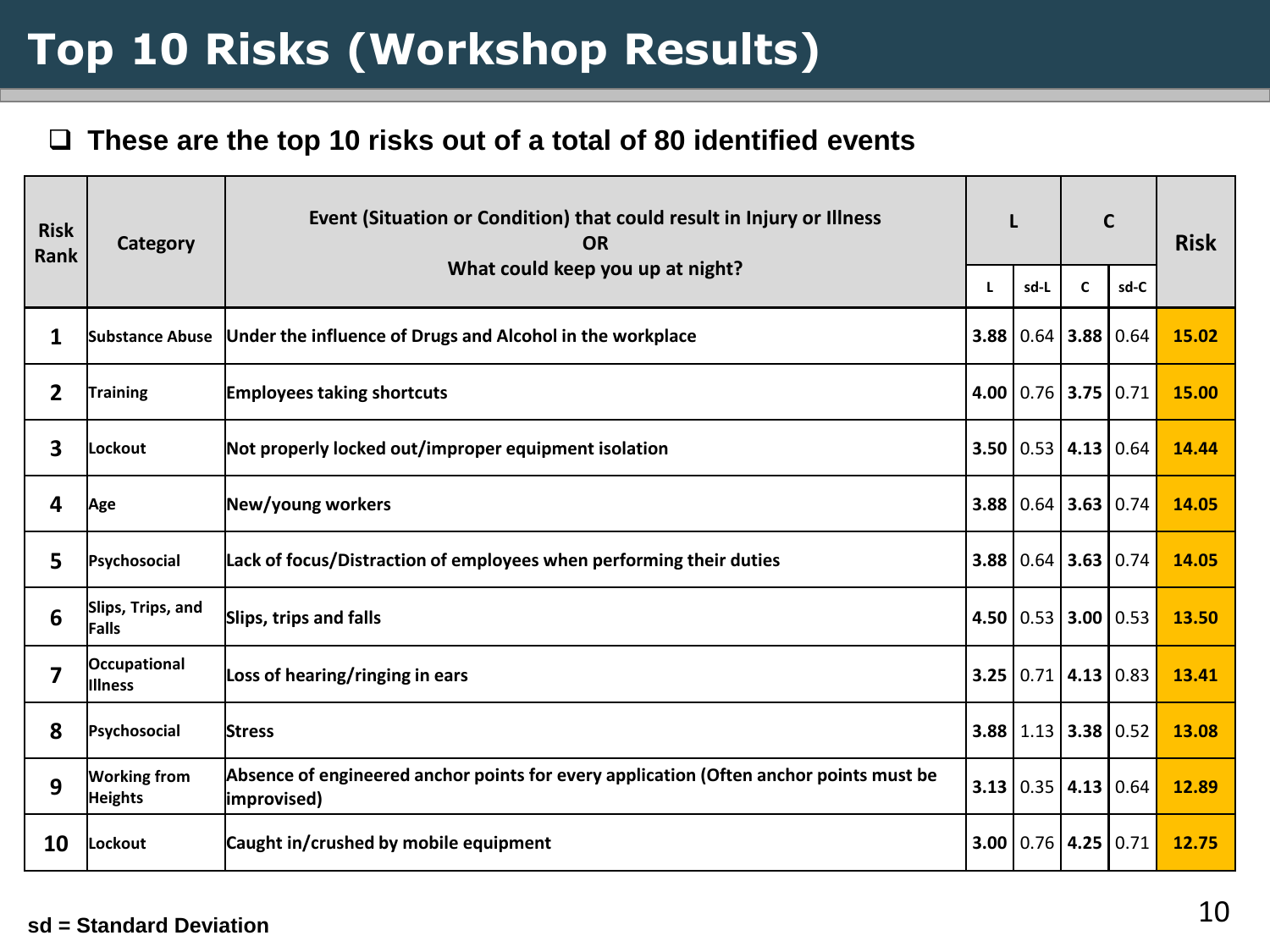# **Worker vs. (Workshop Results) -** Top 10 Comparison

|                     | <b>Worker</b>                  |                                                                                                                                |             |  |                         | <b>Workshop Results</b>                           |                                                                                                         |             |  |  |  |  |
|---------------------|--------------------------------|--------------------------------------------------------------------------------------------------------------------------------|-------------|--|-------------------------|---------------------------------------------------|---------------------------------------------------------------------------------------------------------|-------------|--|--|--|--|
| <b>Risk</b><br>Rank | Category                       | Situation or Condition that could result in Injury or<br>Illness OR What could keep you up at night?                           | <b>Risk</b> |  | <b>Risk</b><br>Rank     | Category                                          | Situation or Condition that could result in Injury or<br>Illness OR What could keep you up at night?    | <b>Risk</b> |  |  |  |  |
| 1                   | Training                       | <b>Employees taking shortcuts</b>                                                                                              | 18.00       |  | 1                       | <b>Substance</b><br>Abuse                         | Under the influence of Drugs and Alcohol in the<br>workplace                                            | 15.02       |  |  |  |  |
| 2                   | Psychosocial                   | <b>Stress</b>                                                                                                                  | 16.63       |  | $\overline{\mathbf{2}}$ | Training                                          | <b>Employees taking shortcuts</b>                                                                       | 15.00       |  |  |  |  |
| 3                   | Lockout                        | Caught in/crushed by mobile equipment                                                                                          | 15.75       |  | 3                       | Lockout                                           | Not properly locked out/improper equipment<br>lisolation                                                | 14.44       |  |  |  |  |
| 4                   | Substance<br>Abuse             | Under the influence of Drugs and Alcohol in the<br>workplace                                                                   | 15.00       |  | 4                       | Age                                               | New/young workers                                                                                       | 14.05       |  |  |  |  |
| 5                   | <b>MSD</b>                     | Long-term Muscular Skeletal Disorders                                                                                          | 15.00       |  | 5                       | Psychosocial                                      | Lack of focus/Distraction of employees when<br>performing their duties                                  | 14.05       |  |  |  |  |
| 6                   | IIRS                           | Management being "all talk" about safety                                                                                       | 14.88       |  |                         |                                                   |                                                                                                         |             |  |  |  |  |
| 7                   | <b>Occupational</b><br>Illness | Loss of hearing/ringing in ears                                                                                                | 14.63       |  | $6\phantom{a}$          | Slips, Trips, and<br>Falls<br><b>Occupational</b> | Slips, trips and falls                                                                                  | 13.50       |  |  |  |  |
|                     |                                |                                                                                                                                |             |  | 7                       | <b>Illness</b>                                    | Loss of hearing/ringing in ears                                                                         | 13.41       |  |  |  |  |
| 8                   | Lifting<br><b>Equipment</b>    | Lack of accountability to the third party providers<br>of inspection services                                                  | 14.06       |  | 8                       | Psychosocial                                      | <b>Stress</b>                                                                                           | 13.08       |  |  |  |  |
| 9                   | <b>MSD</b>                     | Flipping board's (infeeds/outfeeds) repetitive<br>motion resulting in wrist strain or hand pinch or<br>lmuscle skeletal iniurv | 14.00       |  | 9                       | <b>Working from</b><br><b>Heights</b>             | Absence of engineered anchor points for every<br>application Often anchor points must be<br>improvised) | 12.89       |  |  |  |  |
| 10                  | IIRS                           | Workers stop caring, frustrated due to very<br>little/no progress and inaction by management<br>"What's the use" mentality)    | 13.50       |  | 10                      | <b>Lockout</b>                                    | Caught in/crushed by mobile equipment                                                                   | 12.75       |  |  |  |  |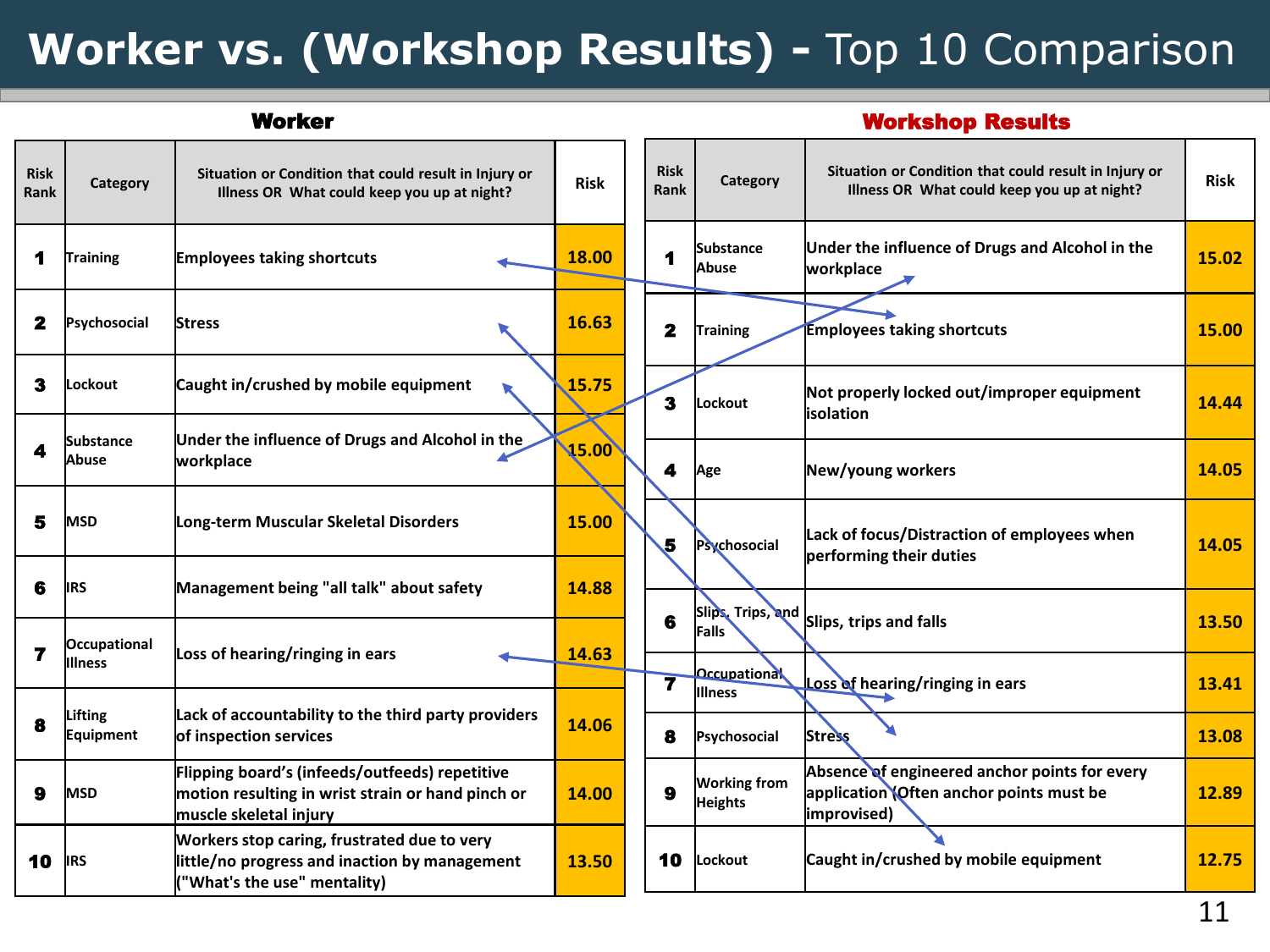# **Employer vs. (Workshop Results) -** Top 10 Comparison

#### Employer Workshop Results

| <b>Risk</b><br>Rank | Category                          | Situation or Condition that could result in Injury or<br>Illness OR What could keep you up at night?     | <b>Risk</b> |  |    | Category                              | Situation or Condition that could result in Injury or<br>Illness OR What could keep you up at night?     | <b>Risk</b> |
|---------------------|-----------------------------------|----------------------------------------------------------------------------------------------------------|-------------|--|----|---------------------------------------|----------------------------------------------------------------------------------------------------------|-------------|
| 1                   | Psychosocial                      | Lack of focus/Distraction of employees when<br>performing their duties                                   | 17.00       |  |    | <b>Substance</b><br><b>Abuse</b>      | Under the influence of Drugs and Alcohol in the<br>workplace                                             | 15.02       |
| 2                   | Lockout                           | Not properly locked out/improper equipment<br>lisolation                                                 | 16.88       |  | 2  | <b>Training</b>                       | <b>Employees taking shortcuts</b>                                                                        | 15.00       |
| 3                   | Slips, Trips, and<br>Falls        | Slips, trips and falls                                                                                   | 15.44       |  | 3  | Lockout                               | Not properly locked out/improper equipment<br><b>isolation</b>                                           | 14.44       |
| 4                   | Age                               | New/young workers                                                                                        | 15.00       |  | 4  | Age                                   | New/young workers                                                                                        | 14.05       |
| 5                   | <b>Substance</b><br>lAbuse        | Under the influence of Drugs and Alcohol in the<br>workplace                                             | 15.00       |  | 5  | <b>Psychosocial</b>                   | Lack of focus/Distraction of employees when<br>performing their duties                                   | 14.05       |
| 6                   | <b>Mobile</b><br><b>Equipment</b> | <b>Traffic Accidents</b>                                                                                 | 15.00       |  | 6  | Slips, Trips, and<br><b>Falls</b>     | Slips, trips and falls                                                                                   | 13.50       |
| 7                   | Struck By                         | Pedestrian/worker struck by mobile equipment                                                             | 14.25       |  | 7  | <b>Occupational</b><br><b>Illness</b> | Loss of hearing/ringing in ears                                                                          | 13.41       |
| 8                   | <b>Mobile</b><br>Equipment        | Distracted driving in the yard                                                                           | 14.00       |  | 8  | Psychosocial                          | <b>Stress</b>                                                                                            | 13.08       |
| 9                   | <b>IFire</b>                      | <b>lFires</b>                                                                                            | 13.81       |  | 9  | <b>Working from</b><br><b>Heights</b> | Absence of engineered anchor points for every<br>application (Often anchor points must be<br>improvised) | 12.89       |
| 10                  | <b>Working from</b><br>Heights    | Absence of engineered anchor points for every<br>application (Often anchor points must be<br>improvised) | 13.50       |  | 10 | Lockout                               | Caught in/crushed by mobile equipment                                                                    | 12.75       |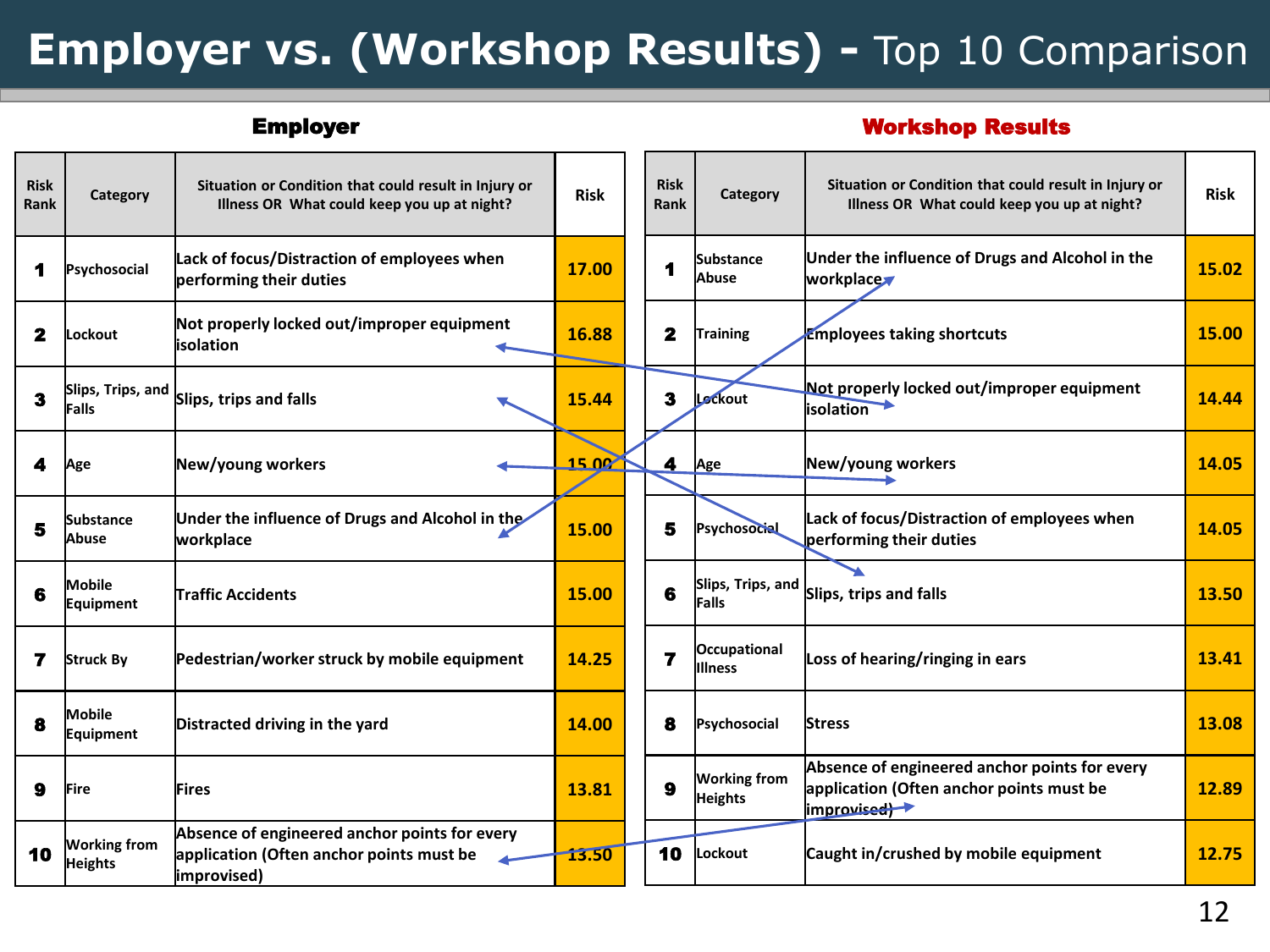#### **These are the Top 10 categories based on the highest risk within that category**

| #            | Category                       | Situation or Condition that could result in Injury or Illness OR What could keep you up<br>at night?  |
|--------------|--------------------------------|-------------------------------------------------------------------------------------------------------|
| $\mathbf{1}$ | <b>Substance Abuse</b>         | Under the influence of Drugs and Alcohol in the workplace                                             |
| $\mathbf{2}$ | <b>Training</b>                | <b>Employees taking shortcuts</b>                                                                     |
| 3            | Lockout                        | Not properly locked out/improper equipment isolation                                                  |
| 4            | Age                            | New/young workers                                                                                     |
| 5            | Psychosocial                   | Lack of focus/Distraction of employees when performing their duties                                   |
| 6            | <b>Slips, Trips, and Falls</b> | Slips, trips and falls                                                                                |
| 7            | <b>Occupational Illness</b>    | Loss of hearing/ringing in ears                                                                       |
| 8            | <b>Working from Heights</b>    | Absence of engineered anchor points for every application (Often anchor points must<br>be improvised) |
| 9            | <b>Lifting Equipment</b>       | Lack of accountability to the third party providers of inspection services                            |
| 10           | Fire                           | Fires                                                                                                 |